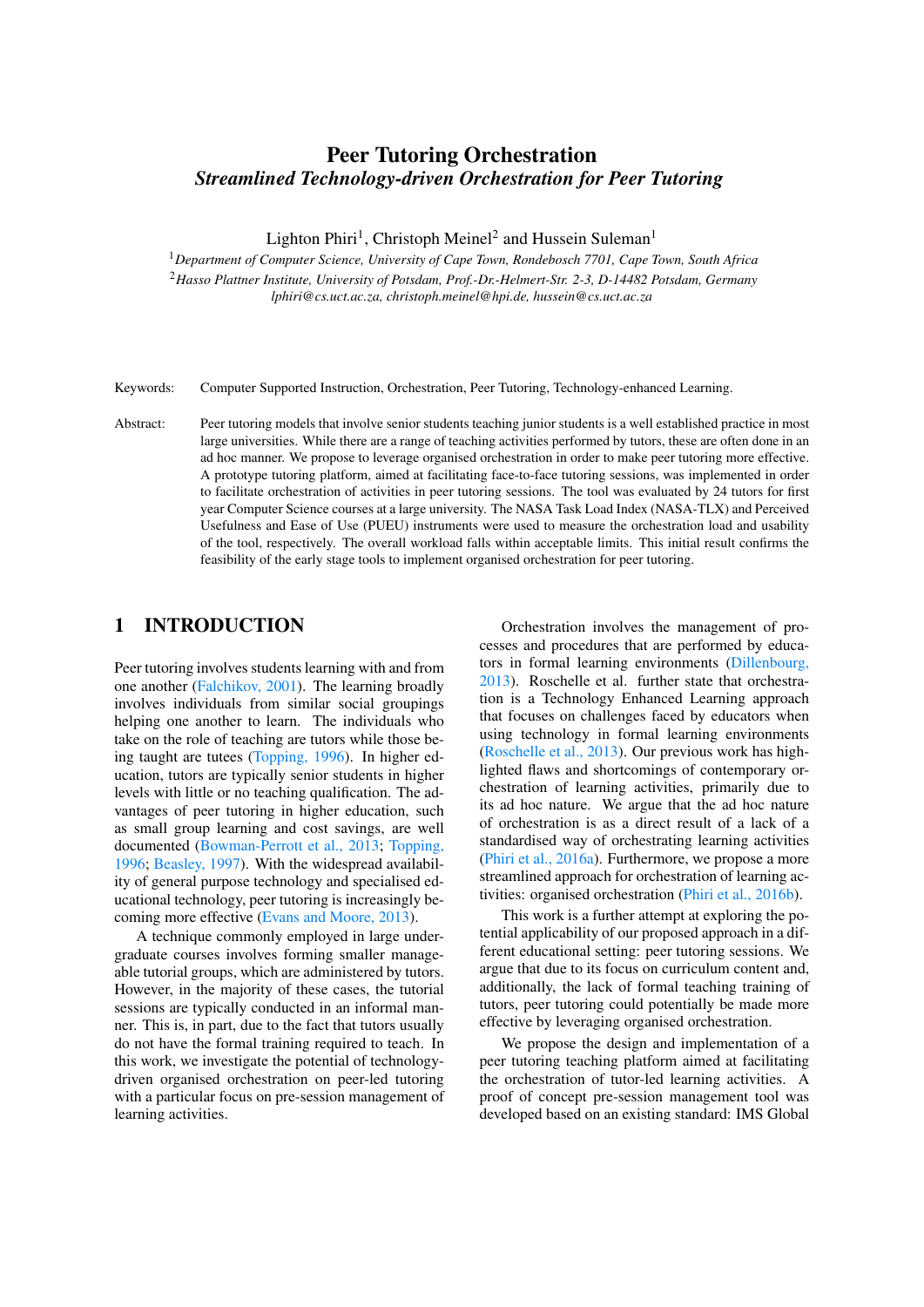Simple Sequencing Specification [\(IMS Global Learn](#page-7-9)[ing Consortium, 2003\)](#page-7-9). We also present preliminary results gathered after evaluating the implementation of this tool.

The main contributions of this paper are as follows:

- 1. A new potentially–viable approach to facilitate technology-driven orchestration of peer-led learning activities.
- 2. A use of the IMS Global Simple Sequencing Standard to facilitate organised orchestration of learning activities.
- 3. Experimental results to demonstrate the viability of tools for pre-session management of peer-led tutorial sessions.

The remainder of this paper is organised as follows: Section [2](#page-1-0) is a synthesis of related work, and Section [2](#page-1-0) presents design and implementation details of the prototype Web-based tool. In Section [4,](#page-3-0) experimental design and results details are outlined, while Section [5](#page-5-0) discusses the implication of the results. Finally, Section [6](#page-6-0) presents concluding remarks and future directions.

## <span id="page-1-0"></span>2 RELATED WORK

Peer Assisted Learning (PAL) has historically been employed in higher education, particularly in difficult courses and those with significantly large enrolments. While there exist many different models of PAL, Topping emphasises that Peer Tutoring and Cooperative Learning are the most common models [\(Topping, 2005\)](#page-7-10). Peer tutoring typically focuses on the curriculum content, with clearly outlined procedures. In addition, participants will generally receive some form of training [\(Topping, 2005\)](#page-7-10). However, cooperative learning involves collaboration among students in order to achieve a shared goal [\(Johnson et al.,](#page-7-11) [2000\)](#page-7-11).

### 2.1 Technology for Peer-led Learning

There is a wide range of tools that have been employed to facilitate peer tutoring. However, most of these tools are aimed at facilitating interaction between peers and, additionally, enabling teachers to monitor interactions between peers.

Classwide Peer Tutoring Learning Management System (CWPT-LMS) provides tools and services required by teachers to implement CWPT [\(Greenwood](#page-7-12) [et al., 2001\)](#page-7-12). The software enables teachers to plan and measure progress. Unlike CWPT-LMS, our work

focuses more on facilitating the activities performed by the tutors.

G-math Peer-Tutoring System is a Web-based application developed as a Massive Multiplayer Online Game, in order to facilitate interactions among connected users [\(Tsuei, 2009\)](#page-7-13). The system is composed of two modules, which are operated by teachers and students. The core focus of the system is to improve mathematics outcomes of learners by facilitating interactions amongst the learners.

Due to the size of most Massively Open Online Courses (MOOCs), peer feedback has become an integral part of the assessment process. PeerStudio is an assessment platform that was implemented to take advantage of large MOOC enrolment numbers in order to facilitate rapid assessment feedback [\(Kulkarni](#page-7-14) [et al., 2015\)](#page-7-14).

# 2.2 Technology for Supporting Orchestration of Learning Activities

There have been numerous studies that have proposed techniques aimed at supporting the orchestration of learning activities. Niramitranona et al. proposed a toolset, consisting of a scenario designer: SceDer, in order to support one-on-one collaborative learning [\(Niramitranon et al., 2007\)](#page-7-15). GLUEPS-AR is a system aimed at facilitating orchestration of learning scenarios in ubiquitous environments [\(Prieto and Dimitri](#page-7-16)[adis, 2013\)](#page-7-16). Some approaches have been more focused on computer-supported collaborative learning; for instance GLUE!-PS facilitates deployment and management of learning designs in distributed learning environments [\(Prieto et al., 2014\)](#page-7-17).

This paper is explicitly aimed at exploring the implications of facilitating the orchestration of learning activities by peer tutors during formal face-to-face interaction with learners.

# 3 A PEER-LED TUTORING ORCHESTRATION TOOL

## 3.1 Design Goals

The premise of our work is that peer-led tutorial sessions can be made more effective by the use of organised orchestration tools. A proof-of-concept toolkit was developed to serve as the basis for experiments to test this premise, and an initial evaluation was then conducted to assess the usability of the toolkit by tutors in the context of actual tutorial/course content.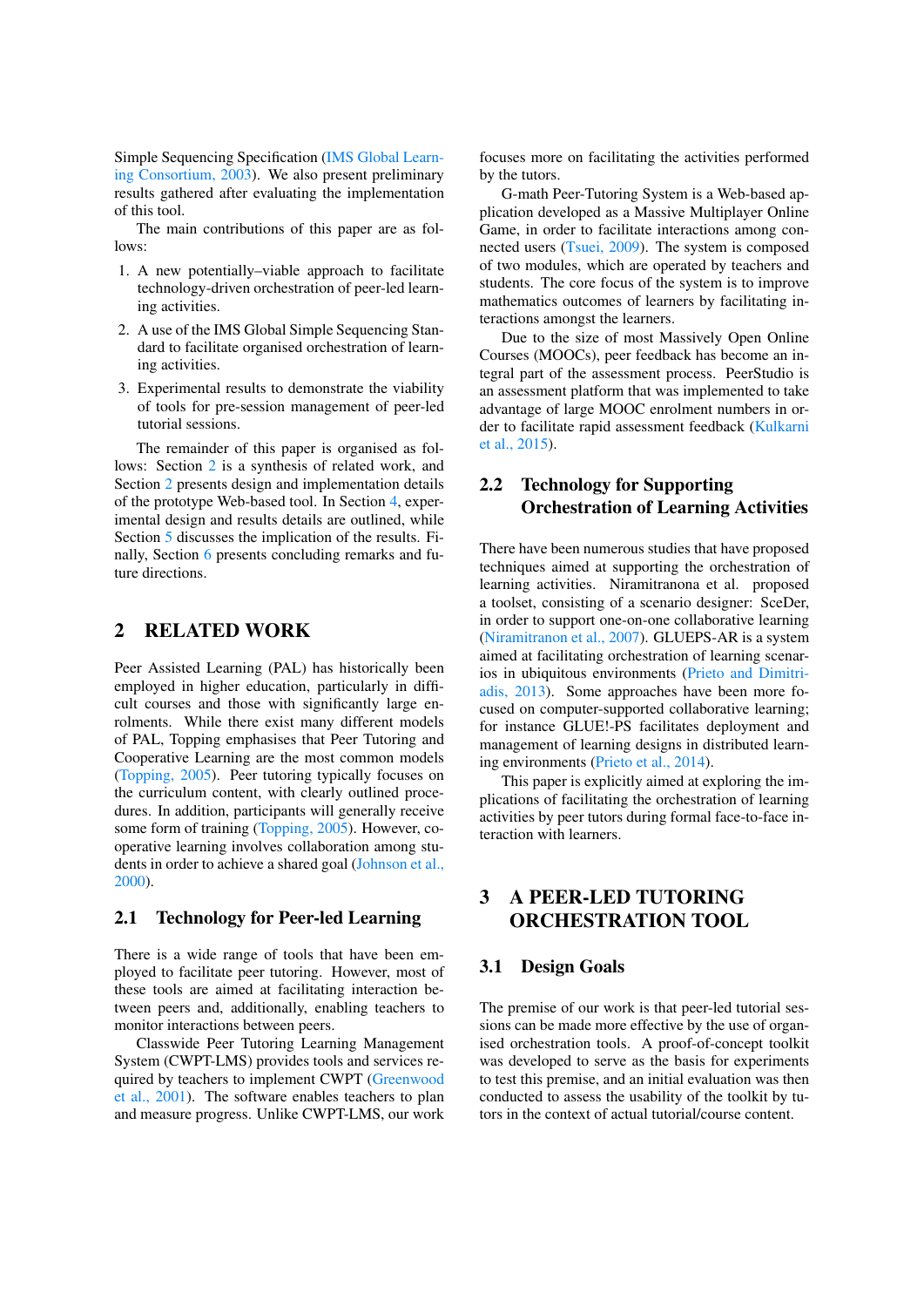<span id="page-2-1"></span>

Figure 1: IMS Global Simple Sequencing activity tree.

The toolkit has two major functions: pre-session management and in-session orchestration of activities. The pre-session management involved three specifics tasks:

- Activity management, which is the specification of metadata associated with the activity;
- Resource management, which is the uploading and organising of resources; and
- Activity sequencing, which is the ordering of resources within the activity.

After an activity has been designed, using the tool, it can be viewed or played back by a tutor in a tutorial session. There are two viewers for this purpose: a built-in viewer that uses HTML; and a PowerPoint export feature.

# 3.2 Key Components

As described above, there are four key components that implement the major function of pre-session and in-session management of the tool. These are described further in the following sections.

### 3.2.1 Activity Manager

The Activity Manager module makes it possible for session activities to be properly structured and organised. A two-level hierarchical node structuring technique allows for courses or modules to act as top-level container structures and for session activities to be presented as level two node structures. Teaching resources are then associated to the level two nodes, as described in Section [3.2.2.](#page-2-0) Figure [2](#page-3-1) shows a screenshot of the structuring.

### <span id="page-2-0"></span>3.2.2 Resource Manager

The Resource Manager module allows for resources such as PDF documents, video and audio files to be uploaded and associated with level two nodes. As shown in Figure [2,](#page-3-1) this is accomplished by selecting a specific level two node and subsequently uploading the desired resources. In addition associated resources can later be downloaded.

### 3.2.3 Activity Sequencer

The Activity Sequencer module enables the user to construct a sequence chain that explicitly specifies the order in which the associated resources should be orchestrated.

### 3.2.4 Activity Viewers

A basic HTML viewer can then be used to play back the sequence chain, as shown in Figure [4.](#page-3-1) In addition, another proof of concept viewer allows for the sequence chain to be downloaded as a PowerPoint document with the specified order. Furthermore, the sequence chain is accessible through the RESTful API, described in Section [3.3.3.](#page-3-2)

### 3.3 Implementation

### 3.3.1 Data Storage Standard

The IMS Global Simple Sequencing Specification [\(IMS Global Learning Consortium, 2003\)](#page-7-9) was used as the underlying standard representation for data storage. The standard can be used to represent many dif-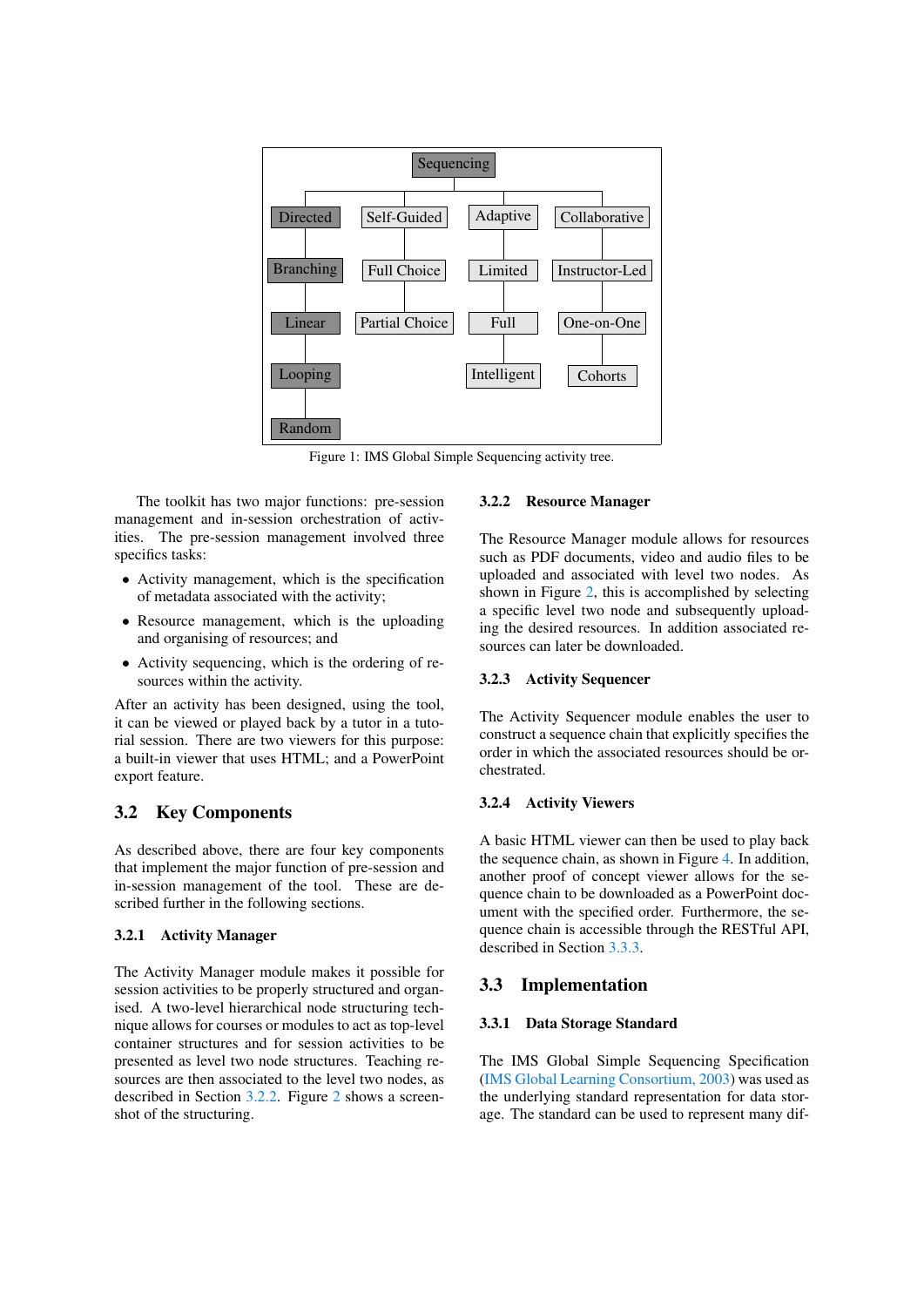<span id="page-3-1"></span>

Figure 4: Activity sequencer.

ferent types of sequenced activities, as shown in Figure [1.](#page-2-1) In this proof-of-concept implementation, only the Directed path was used, as tutorial sessions are typically linear-structured directed activities.

### <span id="page-3-6"></span>3.3.2 Scripting Platform

The scripting platform was implemented as a Web-based system<sup>[1](#page-3-3)</sup>. The front-end was implemented using HTML/CSS and JavaScript, together with Twit-ter Bootstrap<sup>[2](#page-3-4)</sup>. Node.js<sup>[3](#page-3-5)</sup> was used to implement core backend module services, as described below.

### <span id="page-3-2"></span>3.3.3 Scripting API

A RESTful Web service API [\(Fielding, 2000\)](#page-7-18) enables access to specific activities and resources. This would effectively make it possible for tailored viewing user interfaces to be implemented. The API is currently implemented to facilitate access to sequenced activities and resources and, as such, only GET requests are allowed.

# <span id="page-3-0"></span>4 EVALUATION

A user study was performed to better understand the orchestration load imposed by the described tool, during scripting of learning activities and, additionally, to assess its potential usefulness to tutors. The emphasis of this initial study was on the reaction of tutors to the tool in a controlled environment, rather than an assessment of the tool in tutorial sessions.

## 4.1 Context Selection

The experiment was conducted in a Computer Science department at a large university. The context provides for an ideal environment in which peer-led learning is essential. In order to complement the formal traditional lectures, the department hires senior undergraduate students to act as peer tutors.

Students enrolled for a typical course are split into smaller, more manageable tutorial groups that are administered by tutors, as shown in Table [1.](#page-4-0) In some of the courses, the tutors' role involves facilitating tutorial sessions aimed at revising lecture material and responding to ad hoc student queries. Tutorial sessions are held once a week and topics addressed are those from the previous week.

<span id="page-3-3"></span><sup>1</sup>[http://simba.cs.uct.ac.za/indefero/index.](http://simba.cs.uct.ac.za/indefero/index.php/p/simplescripting) [php/p/simplescripting](http://simba.cs.uct.ac.za/indefero/index.php/p/simplescripting)

<span id="page-3-5"></span><span id="page-3-4"></span><sup>2</sup><http://getbootstrap.com> <sup>3</sup><https://nodejs.org/en>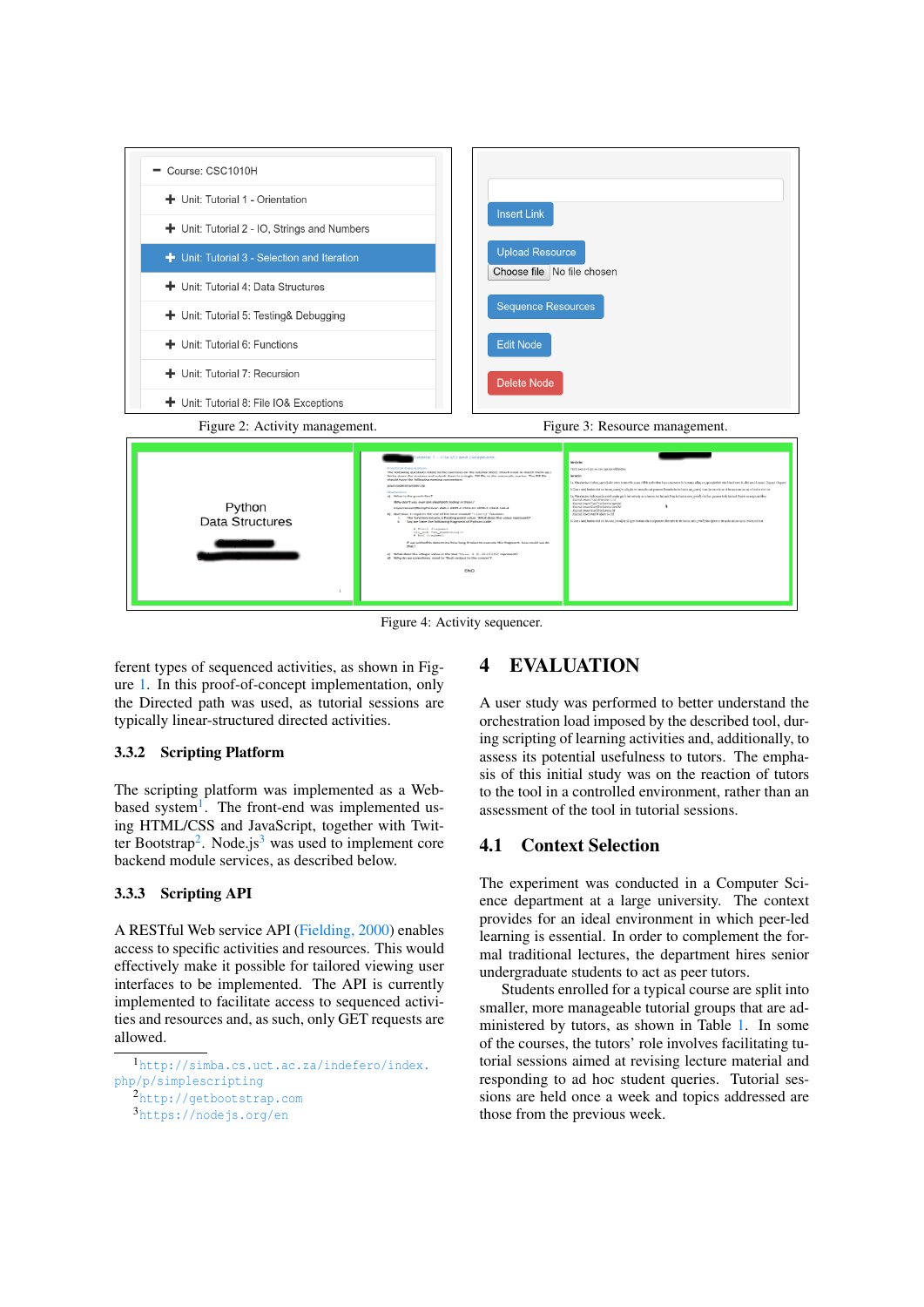<span id="page-4-0"></span>

| Course                                     | <b>Students</b> | Tutors | Tutorial<br>Groups |
|--------------------------------------------|-----------------|--------|--------------------|
| $\overline{\text{CS}}$ C1015F              | 754             |        | 12                 |
| $\overline{\text{CS}}$ C1017F              | 165             |        |                    |
| $\overline{\text{CSC}}$ 1010H              |                 |        |                    |
| $\overline{\text{CS}}$ C <sub>1011</sub> H |                 |        |                    |

Table 1: Tutorial groups in study environment.

## 4.2 Experimental Design

### 4.2.1 Instrumentation

The orchestration load was measured to determine the amount of effort needed to use the tool, or the degree of complexity of the tool. If the load is low, this indicates that the tutors are able to use the tool effectively to achieve the necessary orchestration of activities.

Measuring the orchestration load was accomplished through the use of the NASA Task Load Index (NASA-TLX) [\(Hart and Staveland, 1988\)](#page-7-19) pencil and paper version [\(National Aeronautics and Space Ad](#page-7-20)ministration,  $2016$ <sup>[4](#page-4-1)</sup>. The NASA-TLX measurement instrument measures the subjective workload score using a weighted average rating of six subscales, outlined below.

Mental Demand. How much mental and perceptual activity was required (e.g. thinking, deciding, calculating, remembering, looking, searching, etc)? Was the task easy or demanding, simple or complex, exacting or forgiving?

Physical Demand. How much physical activity was required (e.g. pushing, pulling, turning, controlling, activating, etc)? Was the task easy or demanding, slow or brisk, slack or strenuous, restful or laborious?

Temporal Demand. How much time pressure did you feel due to the rate or pace at which the tasks or task elements occurred? Was the pace slow and leisurely or rapid and frantic?

Performance. How successful do you think you were in accomplishing the goals of the task set by the experimenter (or yourself)? How satisfied were you with your performance in accomplishing these goals?

Effort. How hard did you have to work (mentally and physically) to accomplish your level of performance?

Frustration. How insecure, discouraged, irritated, stressed and annoyed versus secure, gratified, content, relaxed and complacent did you feel during the task?

Measuring the subjective workload is a two-step process, outlined in Section [4.2.4,](#page-5-1) that involves pair-wise comparisons among the six subscales and individual ratings on each of the subscales.

In order to measure the usability and usefulness of the tool, the technology acceptance model (TAM) was used to evaluate the Perceived Usefulness (PU) and Perceived Ease of Use (PEU) [\(Davis, 1989\)](#page-7-21). TAM facilitates the prediction of user attitudes and actual usage by using participants' subjective perceptions of usefulness and ease of use of a system. The TAM questionnaire was used in its entirety. Table [2](#page-6-1) outlines the PUEU questions used in the questionnaire.

### 4.2.2 Selection of Subjects

The study participants were chosen based on convenience, from a sample pool of all tutors who had tutored first year courses. A total of 24 participants were recruited, via email, after ethical clearance was granted. Each participant received ZAR 50.00 as compensation for their time.

#### <span id="page-4-2"></span>4.2.3 Experimental Tasks

The experiment used official teaching materials for CSC1010H—outlined in Table [1—](#page-4-0)normally used and/or referenced by tutors during tutorial sessions in order to respond to student queries and concerns. The description of the teaching materials that were used during the experiment sessions are detailed below.

Lecture Slides. Archived lecture slide notes used by lecturers in formal lecture sessions.

Laboratory Exercises. Practical laboratory exercise questions used in practical programming sessions.

Pre-practical Tutorials. Assessment questions, similar to assignment questions, meant to orient students to the assignment questions.

Assignment Tutorials. Assignments questions that are required to be handed in by students.

The list of the three experiment tasks performed by the participants are outlined below. For each of the three tasks, participants repeated the procedures for two tutorial session scenarios: "Tutorial 6: Python Functions" and "Tutorial 7: Recursion".

Task 1: Activity Management. This task involved activity management by creating two-level hierarchically structured orchestration activity nodes.

Task 2: Resource Management. This task involved resource management of all teaching materials required to orchestrate a typical learning session. This involved uploading teaching materials and subsequently associating them to their respective nodes.

<span id="page-4-1"></span><sup>4</sup>[https://humansystems.arc.nasa.gov/groups/](https://humansystems.arc.nasa.gov/groups/tlx/tlxpaperpencil.php) [tlx/tlxpaperpencil.php](https://humansystems.arc.nasa.gov/groups/tlx/tlxpaperpencil.php)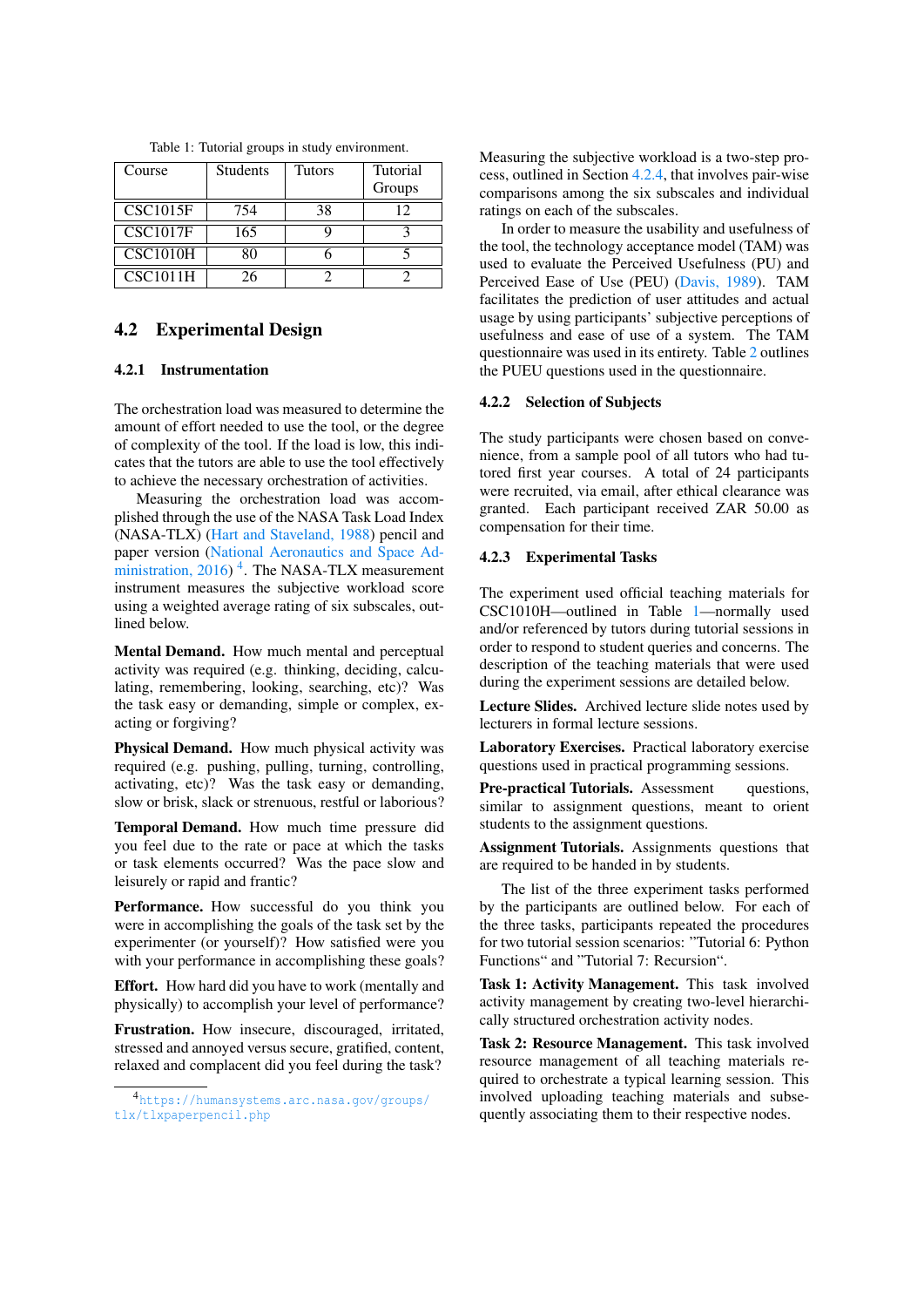Task 3: Sequencing Activities. This task involved the creation of a learning session sequence chain using specified teaching resources.

#### <span id="page-5-1"></span>4.2.4 Procedure

One-on-one hour-long sessions were held with each of the 24 participants. Participants were briefed about the study; they were then requested to read and sign an informed consent form, explaining the purpose and procedures of the experiment.

Thereafter, participants performed experiment tasks outlined in Section [4.2.3,](#page-4-2) using the tool described in Section [3.3.2.](#page-3-6) After completing each of the three tasks described in Section [4.2.3,](#page-4-2) participants were asked to fill out a NASA-TLX questionnaire in order to assess their subjective workload for each of the individual tasks. Specifically, this process was conducted as follows for each of the three tasks:

- 1. Participants executed the experiment task
- 2. Participants then filled out a NASA-TLX questionnaire
	- (a) Participants performed pair-wise comparisons for the six NASA-TLX subscales
	- (b) Participants provided raw ratings for the six NASA-TLX subscales

Finally, after performing the activities specific to each of the three tasks, participants filled out a PUEU questionnaire.

### 4.3 Results

#### 4.3.1 NASA-TLX Ratings

The Shapiro-Wilk test was used to test the normality of each of the three task participant results; a One Sample median test was performed on Task 1 ( $p <$ 0.001) and One sample t-tests Task 2 ( $p > 0.05$ ) and Task 3 ( $p < 0.01$ ); Task 1 and Task 3 scores were significantly lower than the 50% mark, however Task 2 scores were not significantly lower than 50%.

Figure [5](#page-5-2) shows the weighted workload scores for all the three tasks. The overall weighted scores for all the three tasks are below the 50 mark, with Task 1 (Activity Management) requiring the least workload and Task 2 (Resource Management) requiring the most workload.

Figures [6](#page-6-2) to [8](#page-6-2) show subscale ratings for each of the three tasks. The width of the subscale bars indicate the importance of each factor, while the length represents the raw rating scores for the subscales.

In Task 1, the Performance subscale contributed the most towards the overall workload, while the

<span id="page-5-2"></span>

Figure 5: Overall weighted workload score.

Physical Demand subscale was the least contributor. For Task 2, the Effort subscale was the highest contributor to the overall workload, while the Mental Demand subscale contributed the least. Then, for Task 3, the Performance subscale contributed the most to the workload and the Frustration subscale was the least contributor.

In terms of the raw ratings, all subscale ratings were rated below the 50 mark, however, the Frustration subscale for Task 2 and Effort subscale for Task 3 were closer to the 50 mark.

### 4.3.2 PUEU Scores

Table [2](#page-6-1) shows the PU and EU mean scores and their associated standard deviations. The Shapiro-Wilk test was used to test the normality of the individual question scores and aggregate PU and EU scores. Onesample t-test<sup>†</sup> and Wilcoxon signed rank test<sup>‡</sup> were conducted as shown in Table [2,](#page-6-1) with p-value results represented with the asterisk.

The aggregate PU and PEU scores were all significantly greater than 4, where 4 is the mid-point of the scale of responses. In addition, all the individual 12 questions were also significantly greater than 4. The implication of this is that all results were statistically better than average.

The results indicate the potential usefulness and ease of use of the tool.

## <span id="page-5-0"></span>5 DISCUSSION

The purpose of this paper was to investigate the effect of technology-driven organised orchestration when applied to a specific educational setting: peer tutoring sessions. The NASA-TLX workload and PUEU scores provided an avenue for measuring the orchestration load and usability of the tool, respectively.

As shown in Figure [5,](#page-5-2) the results indicate that Resource Management requires the most workload. The high workload is as a result of four subscales— Physical Demand, Temporal Demand, Effort and Frustration—with raw rating scores above 40 and also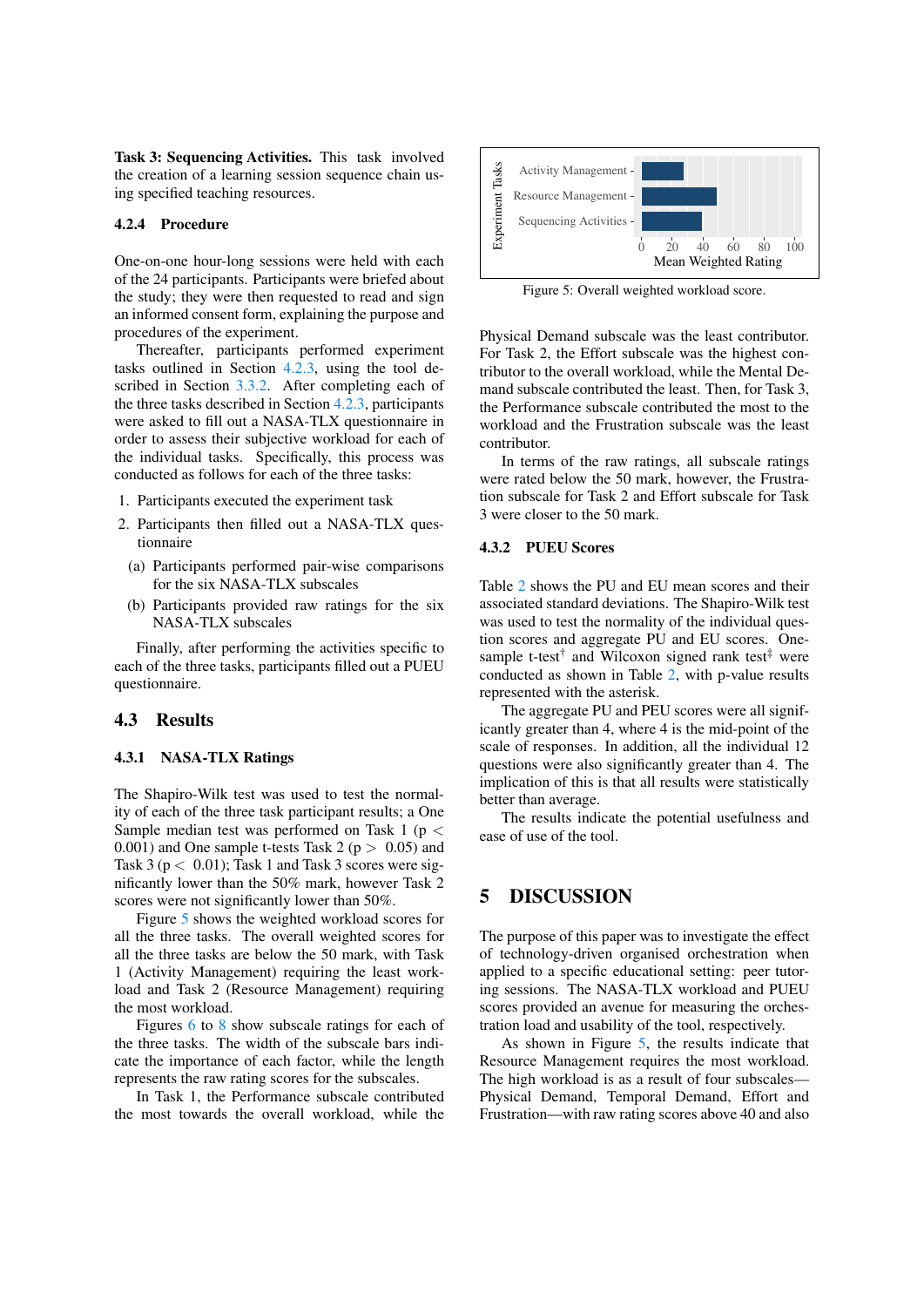<span id="page-6-2"></span>

Figure 6: Activity management.



Table 2: Descriptive statistics for PUEU responses.  $p < 0.05$ ,  $p < 0.01$ ,  $p > 0.001$ 

<span id="page-6-1"></span>

|           | Mean $(sd)$                                                                 |                                             |
|-----------|-----------------------------------------------------------------------------|---------------------------------------------|
| A.        | <b>Perceived Usefulness</b>                                                 | $5.12(1.14)$ *** $\ddagger$                 |
| 1.        | Using the system in my job would enable me to accomplish tasks more quickly | $4.50(1.67)^{**}$                           |
| 2.        | Using the system would improve my job performance                           | $5.42 (1.18)$ <sup>****</sup>               |
| 3.        | Using the system in my job would increase my productivity                   | $5.25(1.15)$ *** ‡                          |
| 4.        | Using the system would enhance my effectiveness on the job                  | $5.\overline{38(1.41)}^{***}$               |
| 5.        | Using the system would make it easier to do my job                          | $4.71 (1.63)^{*}$                           |
| 6.        | I would find the system useful                                              | $\overline{5.46(1.41)}$ *** ‡               |
| <b>B.</b> | <b>Perceived Ease of Use</b>                                                | $5.80(0.85)$ *** ‡                          |
| 7.        | Learning to operate the system would be easy for me                         | $6.25 \overline{(1.15)}$ *** $\overline{+}$ |
| 8.        | I would find it easy to get the system to do what I want it to do           | $5.46(1.69)$ *** ‡                          |
| 9.        | My interaction with the system would be clear and understandable            | $5.79(1.10)$ *** $\ddagger$                 |
| 10.       | I would find the system to be flexible to interact with                     | $4.83(1.40)$ <sup>****</sup>                |
| 11.       | It would be easy for me to become skillful at using the system              | $6.33(0.82)$ ****                           |
| 12.       | I would find the system easy to use                                         | $6.13 \overline{(1.12)}^{***}$              |

because both these scales contributed significantly to the weighted score. This can be attributed to the fact that this is the most involving of the three tasks as all teaching resources have to be individually associated to specific activity nodes. Incidentally, some participants expressed a desire for there to be a bulk upload feature in order to cut down on the amount of time required to associate resources to activity nodes. Another potential workaround would be to create templates that would only require a user to edit important fields.

Activity Management required the least workload due to the simplistic nature of the task. All the subscales scored below 25, with the subscales contributing the most to the workload having the lowest raw ratings. The task only requires a user to specify metadata necessary to uniquely identify nodes. Furthermore, the experimental task only required participants to create one level-one node and two level-two nodes.

As with Activity Management, the sequencing of learning activities did not require much workload. In fact, the reason why the score is significantly higher than Activity Management could be attributed to it having been the last task to be performed.

The results for the usability were very revealing.

Most notably, the aggregate scores for both the Perceived Usefulness and Perceived Ease of Use were significantly greater than 4, therefore better than average. Furthermore, the individual question scores were also greater than 4, therefore better than average.

# <span id="page-6-0"></span>6 CONCLUSIONS

This paper proposes to facilitate the formalisation of the face-to-face peer-led tutoring process by leveraging organised orchestration. It is argued that a tool can be developed to help tutors to more effectively organise both their pre-session and in-session activities. A proof-of-concept tool was designed and developed to meet this objective. The various functions of this tool were then assessed by tutors, with an emphasis on the pre-session management of activities. Initial results indicate that the tool, and therefore the approach, are viable as a means of organising tutor-led activities in tutorial sessions.

While the tool has been demonstrated to be usable and potentially useful from the tutor's perspective, with an emphasis on the initial three pre-session activities, it has not been tested during tutorial ses